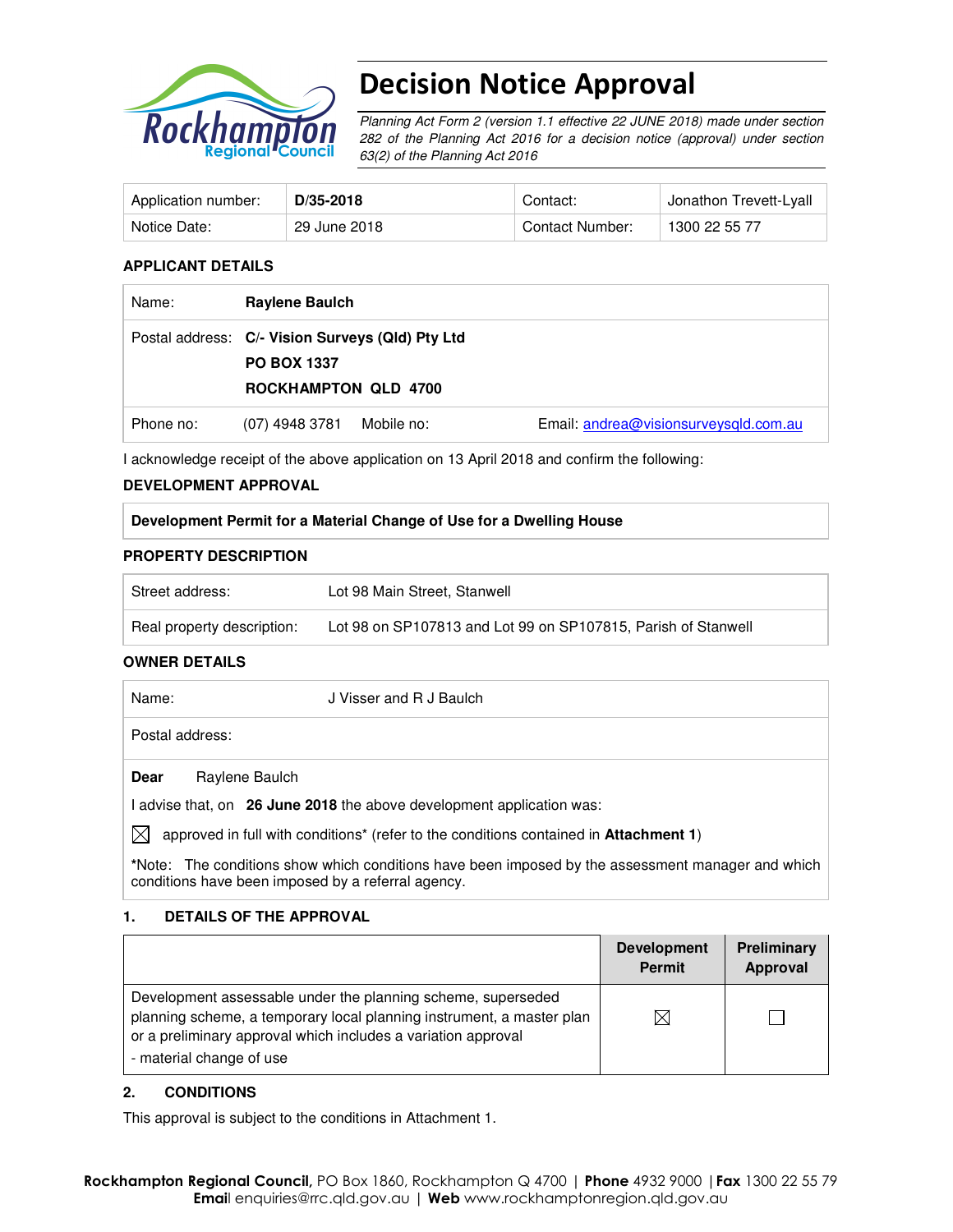## **3. FURTHER DEVELOPMENT PERMITS REQUIRED**

Please be advised that the following development permits are required to be obtained before the development can be carried out:

| Type of development permit required | Subject of the required development permit |  |
|-------------------------------------|--------------------------------------------|--|
| Building Works                      |                                            |  |
| Plumbing and Drainage Works         |                                            |  |
| <b>SUBMISSIONS</b><br>4.            | <b>NIL</b>                                 |  |

## **5. REFERRAL AGENCIES** NIL

#### **6. THE APPROVED PLANS**

**The approved development must be completed and maintained generally in accordance with the approved drawings and documents:** 

| Plan/Document Name | <b>Plan/Document Reference</b> | Dated         |
|--------------------|--------------------------------|---------------|
| Site Plan          | 18125-PP-01, Rev A             | 13 March 2018 |

#### **7. CURRENCY PERIOD FOR THE APPROVAL (S.85 of the Planning Act)**

The standard currency periods stated in section 85 of Planning Act 2016 apply to each aspect of development in this approval, if not stated in the conditions of approval attached.

#### **8. STATEMENT OF REASONS**

| Description of the<br>development               | The proposed development is for a Material Change of Use for a<br><b>Dwelling House</b>                                                                                                                                                                                                                                                                                                                                                                                 |  |  |
|-------------------------------------------------|-------------------------------------------------------------------------------------------------------------------------------------------------------------------------------------------------------------------------------------------------------------------------------------------------------------------------------------------------------------------------------------------------------------------------------------------------------------------------|--|--|
| <b>Reasons for Decision</b>                     | The proposed Dwelling house and ancillary shed will be consistent<br>a)<br>with the existing development pattern of the surrounding area and<br>will not impact on the locality's existing character and amenity;                                                                                                                                                                                                                                                       |  |  |
|                                                 | The proposed use does not compromise the strategic framework in<br>b)<br>the Rockhampton Region Planning Scheme 2015;                                                                                                                                                                                                                                                                                                                                                   |  |  |
|                                                 | Assessment of the development against the relevant zone purpose,<br>C)<br>codes<br>and<br>planning<br>planning<br>scheme<br>scheme<br>policies<br>demonstrates that the proposed development will not cause<br>impacts on<br>the surrounding<br>significant<br>adverse<br>natural<br>environment, built environment and infrastructure, community<br>facilities, or local character and amenity; and<br>The proposed development does not compromise the relevant<br>d) |  |  |
|                                                 | State Planning Policy.                                                                                                                                                                                                                                                                                                                                                                                                                                                  |  |  |
| <b>Assessment Benchmarks</b>                    | The proposed development was assessed against the following<br>assessment benchmarks:                                                                                                                                                                                                                                                                                                                                                                                   |  |  |
|                                                 | Special Purpose Zone<br>٠                                                                                                                                                                                                                                                                                                                                                                                                                                               |  |  |
|                                                 | Access, Parking and Transport Code;<br>٠                                                                                                                                                                                                                                                                                                                                                                                                                                |  |  |
|                                                 | Stormwater Management Code;<br>٠                                                                                                                                                                                                                                                                                                                                                                                                                                        |  |  |
|                                                 | Water and Sewer Code; and<br>٠<br>Works Code.<br>$\bullet$                                                                                                                                                                                                                                                                                                                                                                                                              |  |  |
| <b>Compliance with</b><br>assessment benchmarks | The development was assessed against all of the assessment<br>benchmarks listed above and complies with all of these. However, even<br>though the development site is not affected by the Flood Hazard Overlay                                                                                                                                                                                                                                                          |  |  |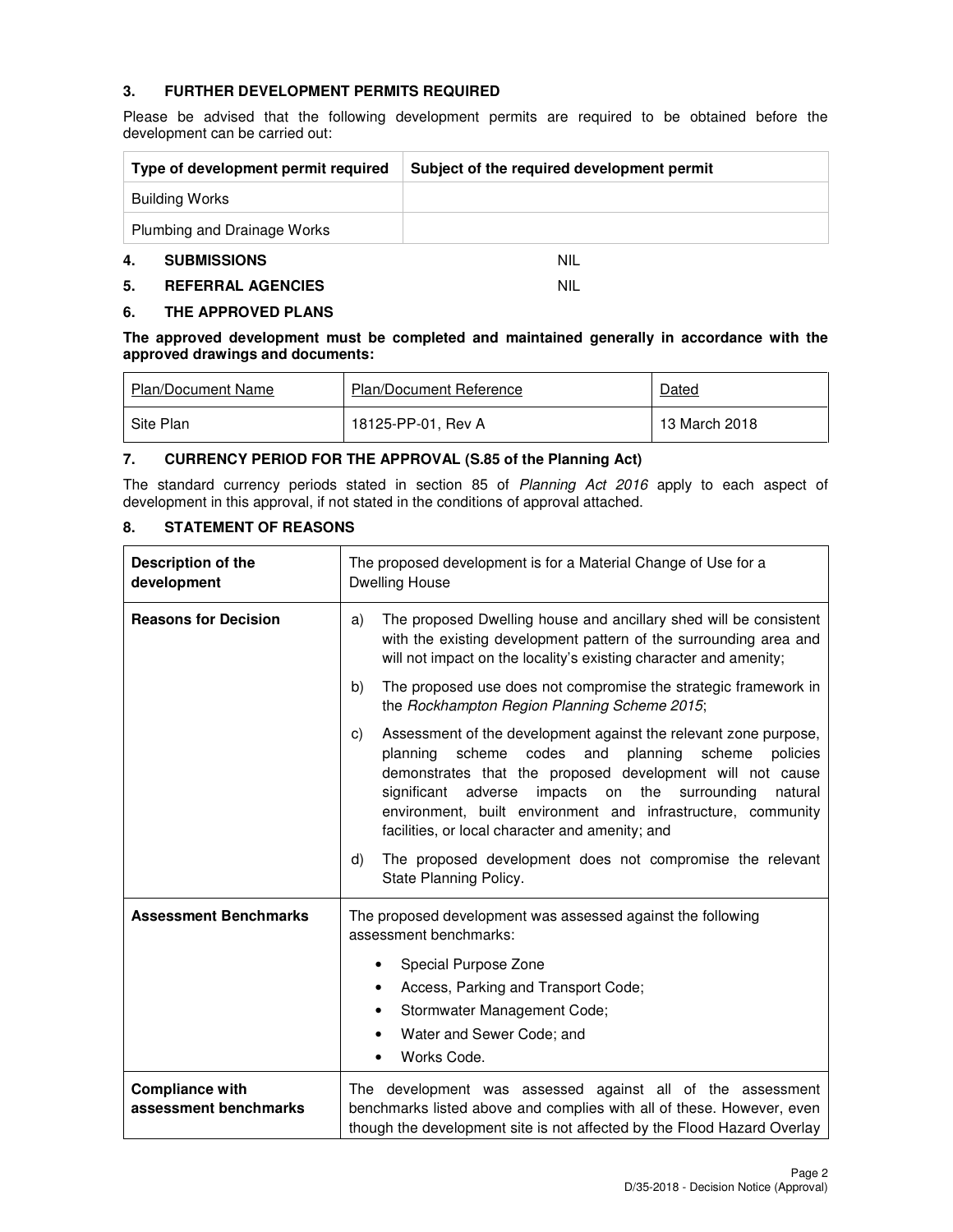|                                            | or Floodplain Investigation Overlay, the development site may be<br>affected by localised flooding. Appropriate conditions will be imposed<br>regarding development within the potential flooded area.                                                                                                                                               |  |  |
|--------------------------------------------|------------------------------------------------------------------------------------------------------------------------------------------------------------------------------------------------------------------------------------------------------------------------------------------------------------------------------------------------------|--|--|
| <b>Relevant Matters</b>                    | The proposed development was assessed against the following relevant<br>matters:<br>The current zoning of the proposal site is Special Purpose Zone.<br>This land was zoned as Special Purpose when it was previously<br>owned by Queensland Rail. The land has since been sold by<br>Queensland Rail to a private citizen for development purposes. |  |  |
|                                            |                                                                                                                                                                                                                                                                                                                                                      |  |  |
| <b>Matters prescribed by</b><br>regulation | The State Planning Policy – Part E;<br>The Central Queensland Regional Plan;<br>The Rockhampton Region Planning Scheme 2015; and<br>The common material, being the material submitted with the<br>application.                                                                                                                                       |  |  |

#### **9. RIGHTS OF APPEAL**

The rights of an applicant to appeal to a tribunal or the Planning and Environment Court against a decision about a development application are set out in chapter 6, part 1 of the Planning Act 2016. There may also be a right to make an application for a declaration by a tribunal (see chapter 6, part 2 of the Planning Act 2016).

#### Appeal by an applicant

An applicant for a development application may appeal to the Planning and Environment Court against the following:

- the refusal of all or part of the development application
- a provision of the development approval
- the decision to give a preliminary approval when a development permit was applied for
- a deemed refusal of the development application.

An applicant may also have a right to appeal to the Development tribunal. For more information, see schedule 1 of the Planning Act 2016.

The timeframes for starting an appeal in the Planning and Environment Court are set out in section 229 of the Planning Act 2016.

**Attachment 2** is an extract from the Planning Act 2016 that sets out the applicant's appeal rights and the appeal rights of a submitter.

#### **10. WHEN THE DEVELOPMENT APPROVAL TAKES EFFECT**

This development approval takes effect:

From the time the decision notice is given – if there is no submitter and the applicant does not appeal the decision to the court.

#### Or

When the submitter's appeal period ends  $-$  if there is a submitter and the applicant does not appeal the decision to the court.

Or

Subject to the decision of the court, when the appeal is finally decided  $-$  if an appeal is made to the court.

This approval will lapse unless substantially commenced within the above stated currency periods (refer to sections 85 of Planning Act 2016 for further details).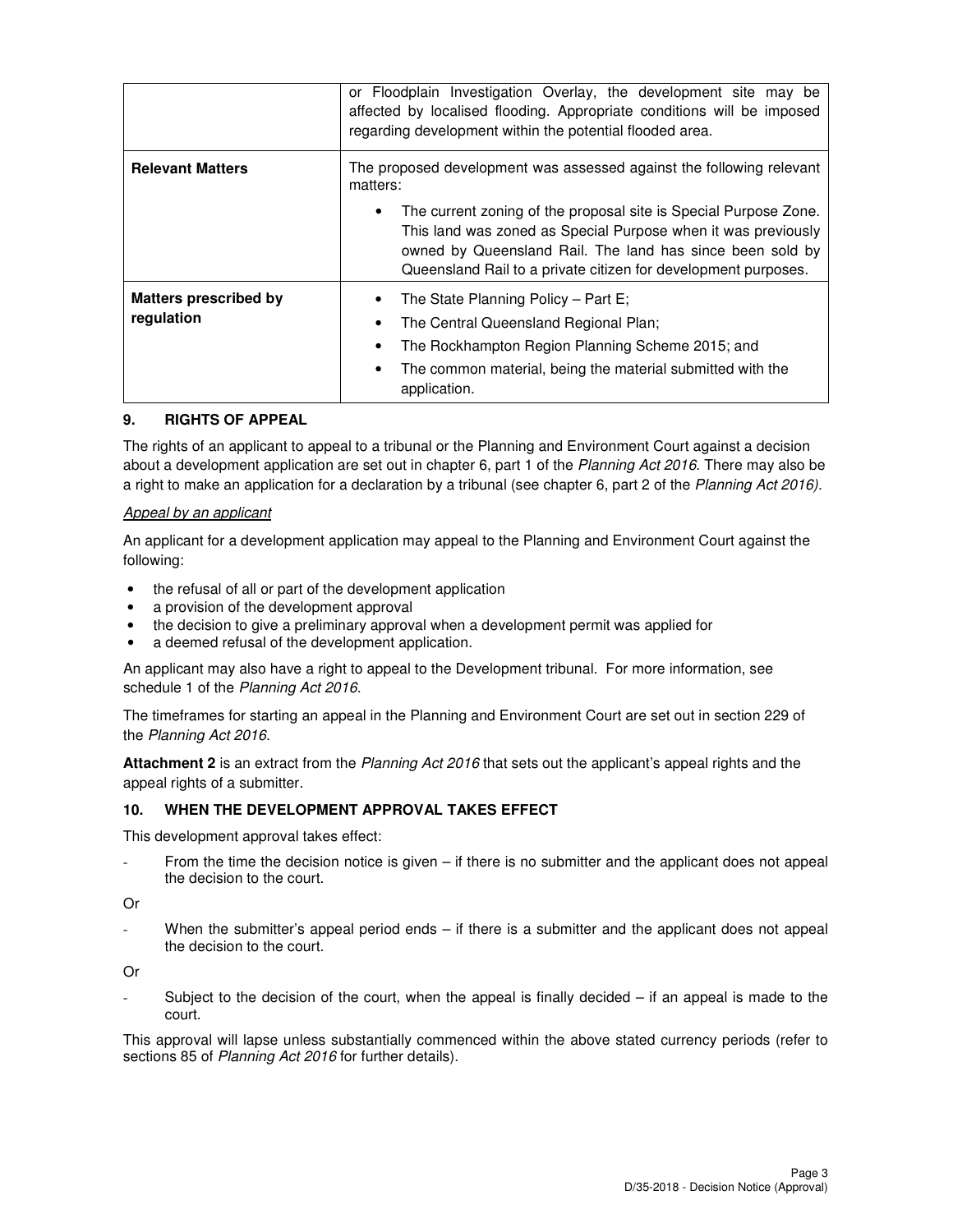#### **11. ASSESSMENT MANAGER**

| Name: | Tarnya Fitzgibbon<br><b>COORDINATOR</b> | Signature: | Date: 29 June 2018 |
|-------|-----------------------------------------|------------|--------------------|
|       | <b>DEVELOPMENT ASSESSMENT</b>           |            |                    |

#### **Attachment 1 – Conditions of the approval**

Part 1 - Conditions imposed by the assessment manager [Note: where a condition is imposed about infrastructure under Chapter 4 of the Planning Act 2016, the relevant provision of the Act under which this condition was imposed must be specified.]

#### **Attachment 2—Extract on appeal rights**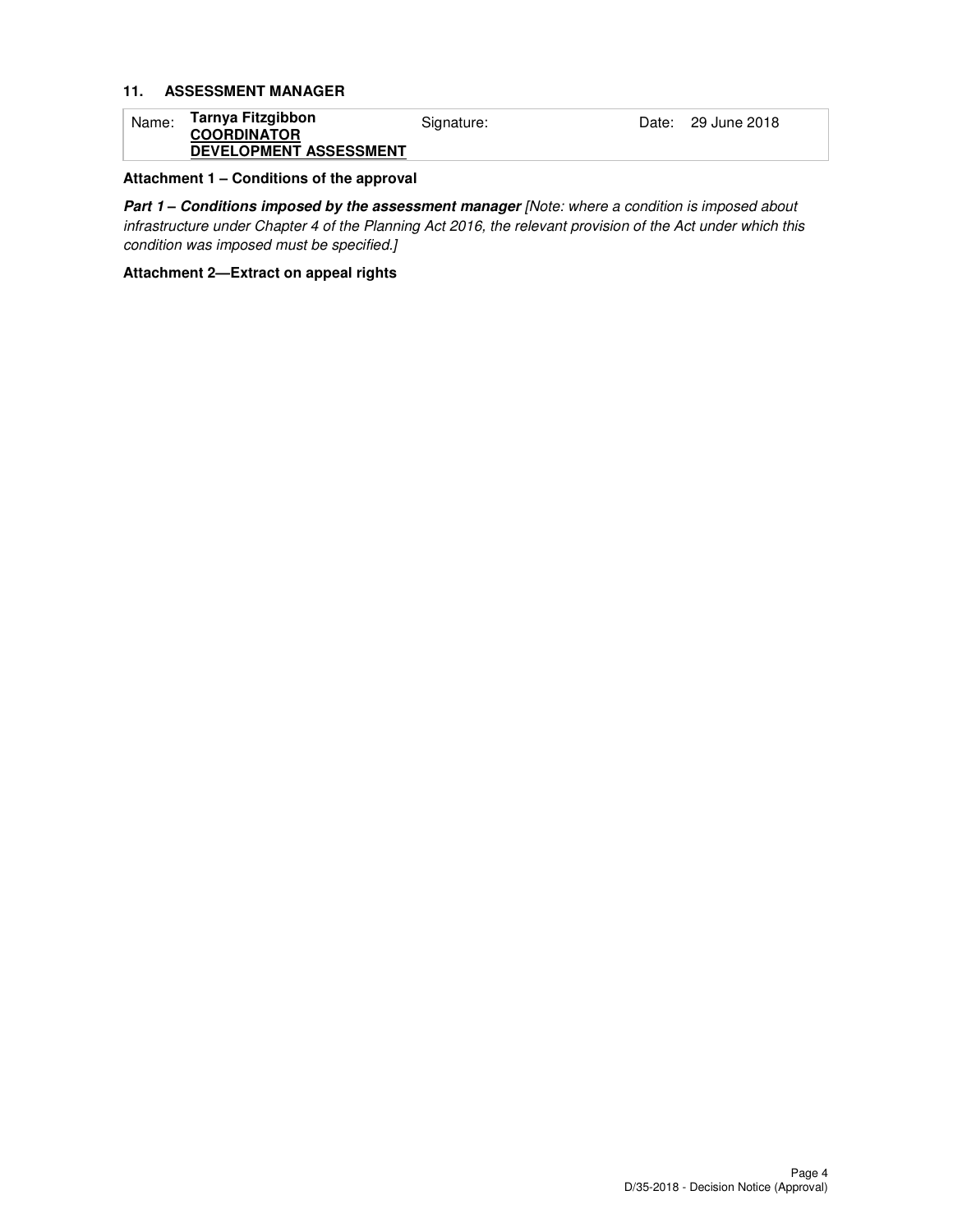

## **Attachment 1 – Part 1 Rockhampton Regional Council Conditions**

Planning Act 2016

## 1.0 ADMINISTRATION

- 1.1 The Developer and her employee, agent, contractor or invitee is responsible for ensuring compliance with the conditions of this development approval.
- 1.2 Where these Conditions refer to "Council" in relation to requiring Council to approve or to be satisfied as to any matter, or conferring on the Council a function, power or discretion, that role may be fulfilled in whole or in part by a delegate appointed for that purpose by the Council.
- 1.3 All conditions, works, or requirements of this development approval must be undertaken and completed:
	- 1.3.1 to Council's satisfaction;
	- 1.3.2 at no cost to Council; and
	- 1.3.3 prior to the commencement of the use,

unless otherwise stated.

- 1.4 Infrastructure requirements of this development approval must be contributed to the relevant authorities, where applicable, at no cost to Council, prior to the commencement of the use, unless otherwise stated.
- 1.5 The following further Development Permits must be obtained prior to the commencement of any works associated with their purposes:
	- 1.5.1 Plumbing and Drainage Works; and
	- 1.5.2 Building Works:
- 1.6 All Development Permits for Plumbing and Drainage Works must be obtained prior to the issue of a Development Permit for Building Works.
- 1.7 All works must be designed, constructed and maintained in accordance with the relevant Council policies, guidelines and standards, unless otherwise stated.
- 1.8 All engineering drawings/specifications, design and construction works must be in accordance with the requirements of the relevant Australian Standards and must be approved, supervised and certified by a Registered Professional Engineer of Queensland.
- 1.9 Lot 98 on SP107813 and Lot 99 on SP107815 must be amalgamated and registered as one lot prior to the issue of a Development Permit for Building Works.

#### 2.0 APPROVED PLANS AND DOCUMENTS

2.1 The approved development must be completed and maintained generally in accordance with the approved plans and documents, except where amended by any condition of this development approval:

| <b>Plan/Document Name</b> | <b>Plan/Document Reference</b> | Dated         |
|---------------------------|--------------------------------|---------------|
| Site Plan                 | 18125-PP-01, Rev A             | 13 March 2018 |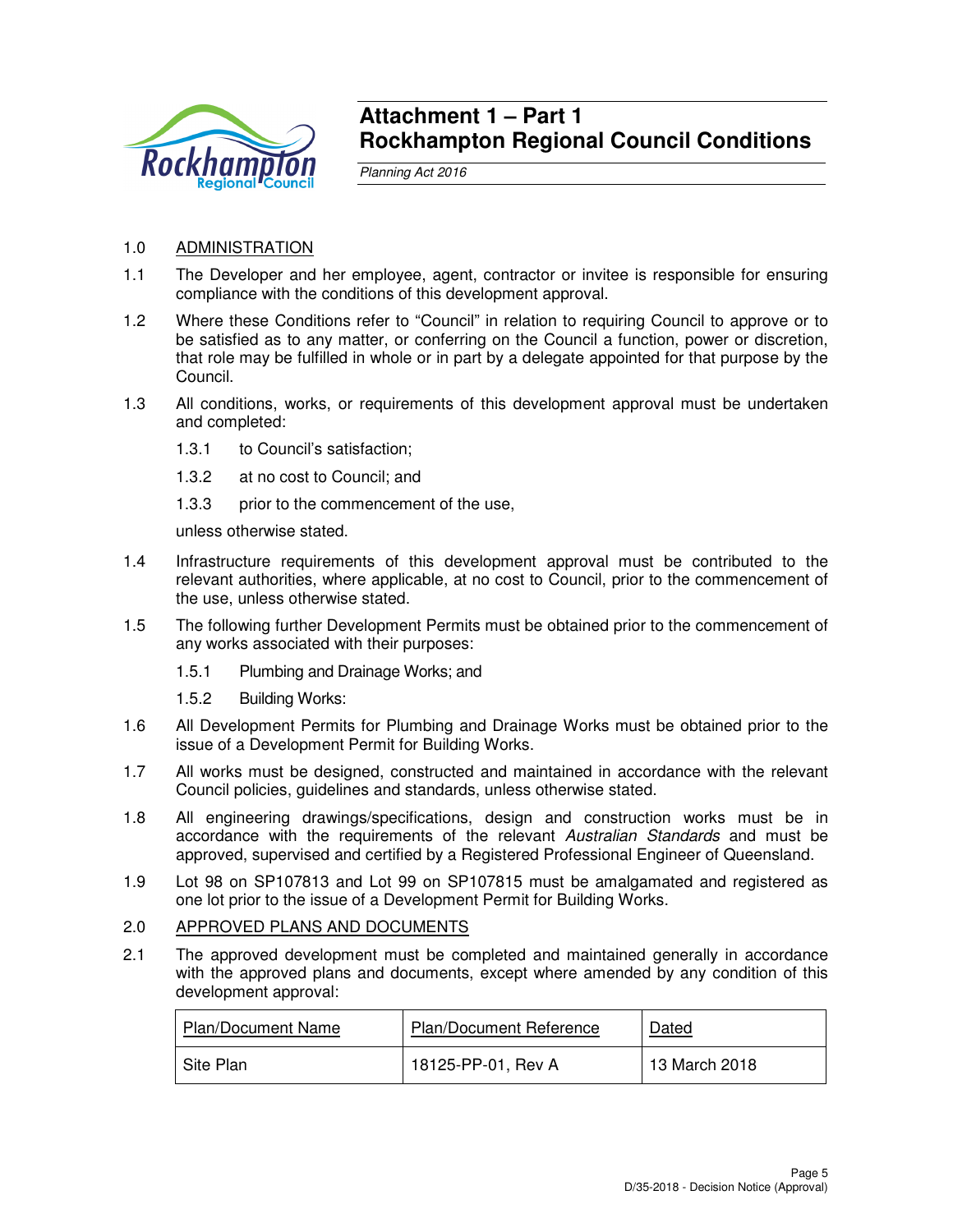- 2.2 Where there is any conflict between the conditions of this development approval and the details shown on the approved plans and documents, the conditions of this development approval must prevail.
- 2.3 Where conditions require the above plans or documents to be amended, the revised document(s) must be submitted for approval by Council prior to the submission of an application for a Development Permit for Building Works.

## 3.0 ACCESS WORKS

- 3.1 All access works must be designed and constructed in accordance with the Capricorn Municipal Development Guidelines and Australian Standard AS2890 "Parking facilities".
- 3.2 A new access to the development must be provided from Henry Street.

## 4.0 PLUMBING AND DRAINAGE WORKS

- 4.1 All internal plumbing and drainage works must be designed and constructed in accordance with the Capricorn Municipal Development Guidelines, Water Supply (Safety and Reliability) Act 2008, Plumbing and Drainage Act 2002, Council's Plumbing and Drainage Policies and the provisions of a Development Permit for Plumbing and Drainage Works.
- 4.2 On-site sewerage treatment and disposal must be provided in accordance with the Queensland Plumbing and Wastewater Code and Council's Plumbing and Drainage Policies.
- 4.3 A Site Evaluation Report in accordance with the Queensland Plumbing and Wastewater Code for on-site sewerage must be submitted with the Plumbing and Drainage application for the dwelling.
- 4.4 Adequate on-site water supply for domestic and fire-fighting purposes must be provided and may include the provision of a bore, dams, water storage tanks or a combination of each. This must be certified by a hydraulic engineer or other suitably qualified person. The water storage must be easily accessible having regard to pedestrian and vehicular access.
- 4.5 On-site sewerage treatment and disposal must be completely outside of one percent (1%) Annual Exceedance probability defined flood inundation area.

## 5.0 ROOF AND ALLOTMENT DRAINAGE WORKS

- 5.1 All roof and allotment drainage works must be designed and constructed in accordance with the Queensland Urban Drainage Manual, Capricorn Municipal Development Guidelines and sound engineering practice.
- 5.2 All roof and allotment runoff from the development must be discharged such that it does not restrict, impair or change the natural flow of runoff water or cause a nuisance or worsening to surrounding land or infrastructure.

## 6.0 SITE WORKS

- 6.1 All earthworks must be undertaken in accordance with Australian Standard AS3798 "Guidelines on earthworks for commercial and residential developments".
- 6.2 Site works must be constructed such that they do not, at any time, in any way restrict, impair or change the natural flow of runoff water, or cause a nuisance or worsening to surrounding land or infrastructure.
- 6.3 All site works must be undertaken to ensure that there is:
	- 6.3.1 no increase in upstream or downstream flood levels for all levels of immunity up to a one per cent (1%) Annual exceedance probability flood event;
	- 6.3.2 no increase in velocity profiles, for which no remedy exists to prevent erosion and/or scouring. In the event that modelling shows non-compliance with the above, works must be undertaken within the system to satisfy the above criteria for development; and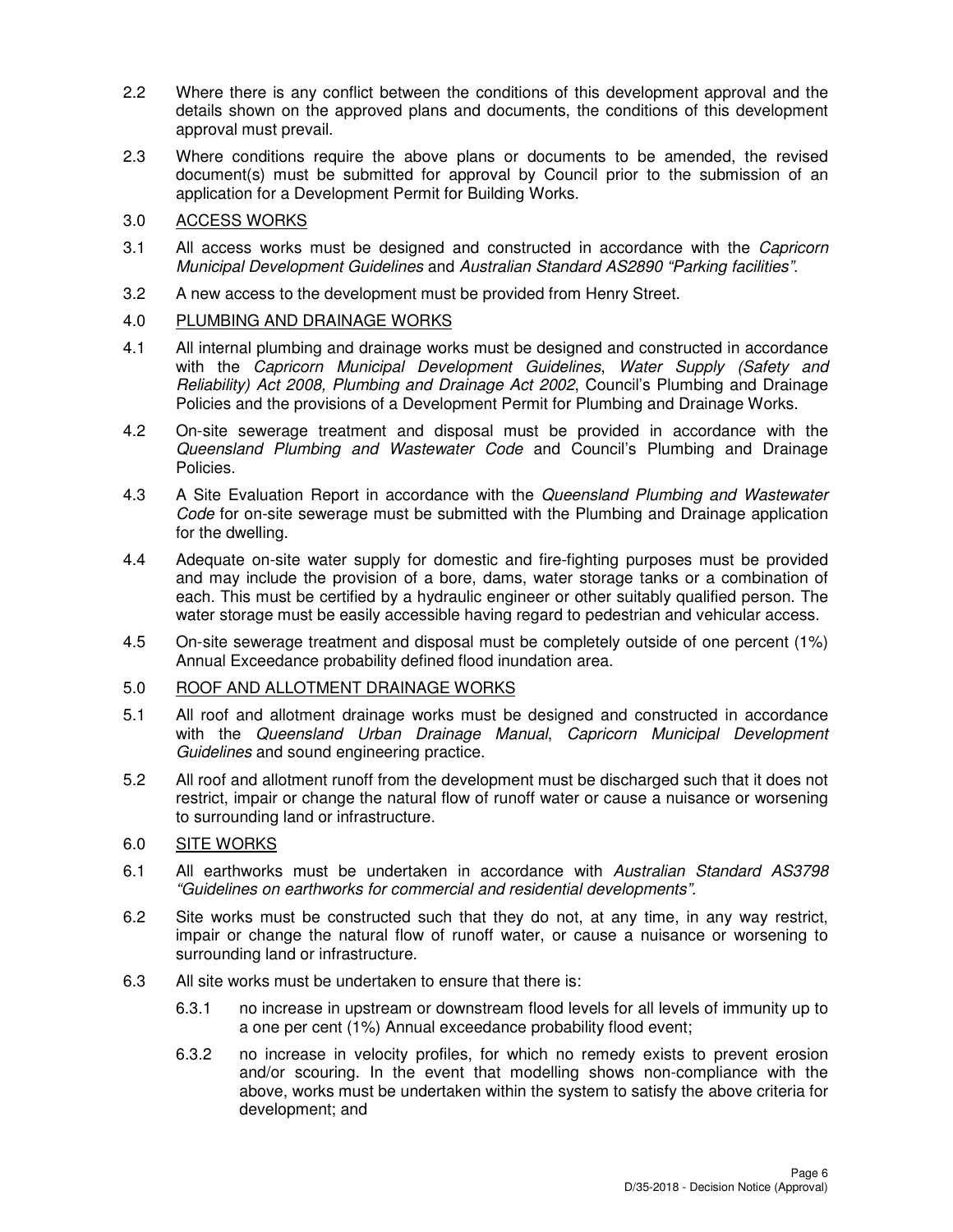- 6.3.3 a lawful point of discharge to which the approved works drain during construction phase.
- 7.0 BUILDING WORKS
- 7.1 Structures must not be located within the on-site sewerage treatment and disposal area or conflict with the separation distances, in accordance with the Queensland Plumbing and Wastewater Code.
- 7.2 The finished floor level for habitable areas must be a minimum of 500 millimetres above a one per cent (1%) Annual exceedance probability flood inundation level. Any application for a Development Permit for Building Works must be accompanied by a detailed hydrologic/hydraulic engineering report prepared by a suitably qualified Registered Professional Engineer of Queensland, which details the 1% Annual exceedance probability flood event.
- 7.3 All sanitary drainage works in areas subjected to flood inundation during a one per cent (1%) Annual exceedance probability flood event, as identified in the detailed hydrologic/hydraulic engineering report as part of condition 7.2, must comply with Australian Plumbing and Drainage Standard AS3500 Part 2 section 3 and 4 for flood affected areas.
- 7.4 All non-habitable areas subjected to flood inundation during a one per cent (1%) Annual exceedance probability flood event, as identified in the detailed hydrologic/hydraulic engineering report as part of condition 7.2, must be designed and constructed using suitable flood resilient materials.
- 7.5 All electrical and telecommunication services and utilities connected to the property, including electrical outlets, must be designed and installed at such a height that they are a minimum of 500 millimetres above a one per cent (1%) Annual exceedance probability flood level, as identified in the detailed hydrologic/hydraulic engineering report (refer to condition 7.2).
- 7.6 Any application for a Development Permit for Building Works must be accompanied by a detailed structural engineering report and a building certificate prepared by a suitably qualified Registered Professional Engineer of Queensland, which demonstrates that the building has been designed to withstand the forces created by floodwaters and debris loading, if the structure will be located in an area subjected to flood inundation during a one per cent (1%) Annual exceedance probability flood event, as identified in the detailed hydrologic/hydraulic engineering report (refer to condition 7.2).
- 7.7 The proposed development (Dwelling House and Shed) must not result in:
	- 7.7.1 loss of flood storage;
	- 7.7.2 no increase in flood levels;
	- 7.7.3 no obstruction of flow path;
	- 7.7.4 no acceleration or retardation flow; and
	- 7.7.5 no actionable nuisance or worsening to surrounding land or infrastructure.
- 8.0 ELECTRICITY
- 8.1 Underground electricity services must be provided to the development in accordance with the standards and requirements of the relevant service provider. Alternatively overhead electricity service connection will be approved where:
	- 8.1.1 overhead electricity reticulation is established;
	- 8.1.2 no new property poles or poles within the road reserve area required to service the development;
	- 8.1.3 no extension of the overhead mains or any "flying fox" overhead service connection;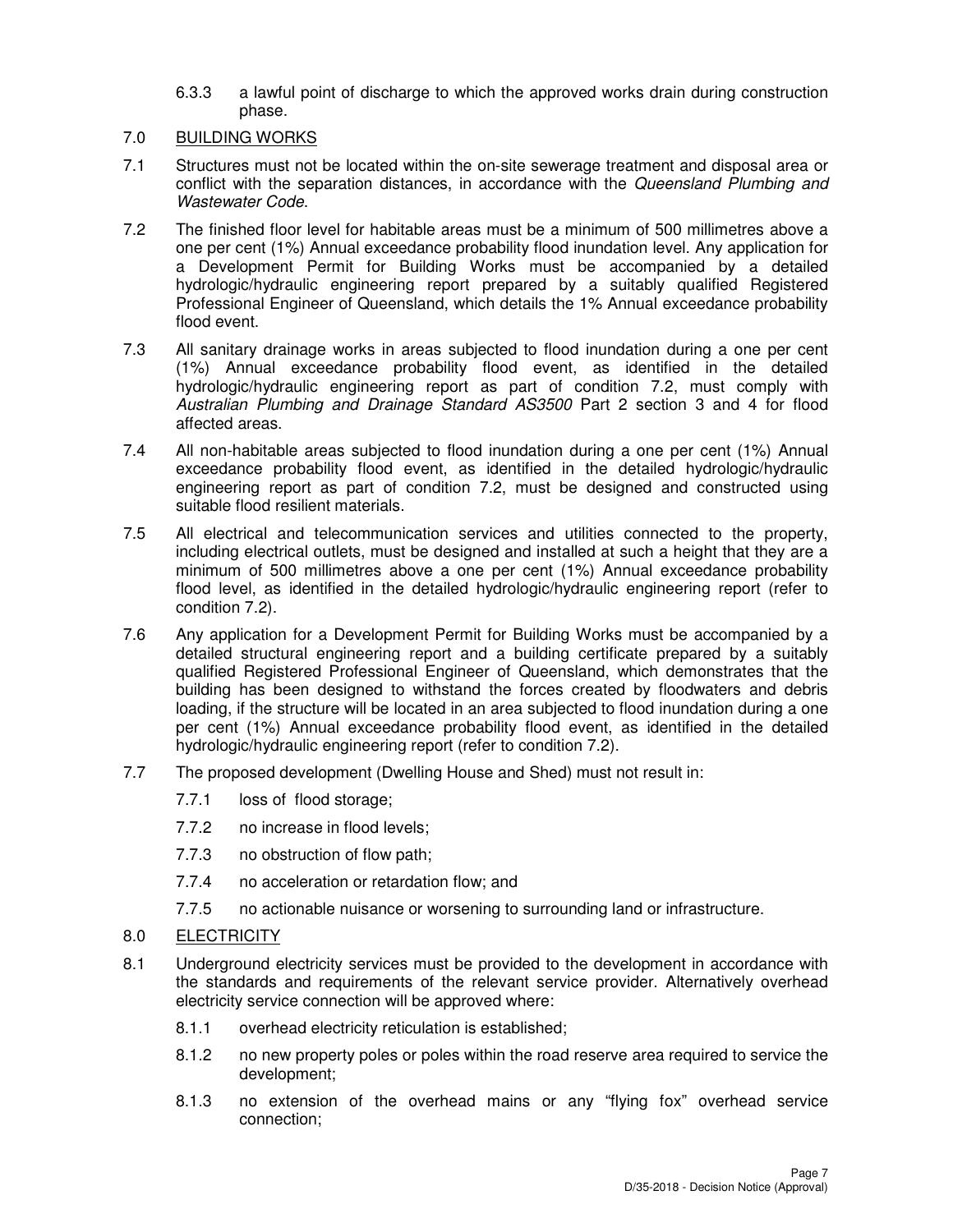- 8.1.4 overhead service connection does not cross a road; and
- 8.1.5 overhead service connection does not cross the development site, other than the premises being serviced.
- 8.2 Evidence must be provided that electricity services are available to the development in accordance with the standards and requirements of the relevant service provider, prior to the commencement of the use.

### 9.0 TELECOMMUNICATIONS

- 9.1 Telecommunications services must be provided to the development in accordance with the standards and requirements of the relevant service provider.
- 9.2 Evidence that the development is provided with telecommunications services from the relevant service provider must be provided to Council, prior to the commencement of the use.

Note: The Telecommunications Act 1997 (Cth) specifies where the deployment of optical fibre and the installation of fibre-ready facilities is required.

Note: For telecommunications services, written evidence must be in the form of either a "Telecommunications Infrastructure Provisioning Confirmation" where such services are provided by Telstra or a "Notice of Practical Completion" where such services are provided by the NBN.

### 10.0 ASSET MANAGEMENT

- 10.1 Any alteration necessary to electricity, telephone, water mains, sewerage mains, and/or public utility installations resulting from the development or in connection with the development, must be undertaken and completed at no cost to Council.
- 10.2 Any damage to existing stormwater, water supply and sewerage infrastructure, kerb and channel, pathway or roadway (including removal of concrete slurry from public land and Council infrastructure), that occurs while any works are being carried out in association with this development approval must be repaired at full cost to the developer. This includes the reinstatement of any existing traffic signs or pavement markings that may have been removed or damaged.

#### 11.0 ENVIRONMENTAL

- 11.1 An Erosion Control and Stormwater Control Management Plan in accordance with the Capricorn Municipal Design Guidelines, must be:
	- 11.1.1 implemented, monitored and maintained for the duration of the works, and until all exposed soil areas are permanently stabilised (for example, turfed, hydromulched, concreted, landscaped); and
	- 11.1.2 available on-site for inspection by Council Officers whilst all works are being carried out.

## 12.0 OPERATING PROCEDURES

12.1 All construction materials, waste, waste skips, machinery and contractors' vehicles must be located and stored or parked within the development site. Storage of materials or parking of construction machinery or contractors' vehicles must not occur within Henry Street or Sackville Street.

## ADVISORY NOTES

## NOTE 1. Aboriginal Cultural Heritage

It is advised that under section 23 of the Aboriginal Cultural Heritage Act 2003, a person who carries out an activity must take all reasonable and practicable measures to ensure the activity does not harm Aboriginal cultural heritage (the "cultural heritage duty of care"). Maximum penalties for breaching the duty of care are listed in the Aboriginal cultural heritage legislation. The information on Aboriginal cultural heritage is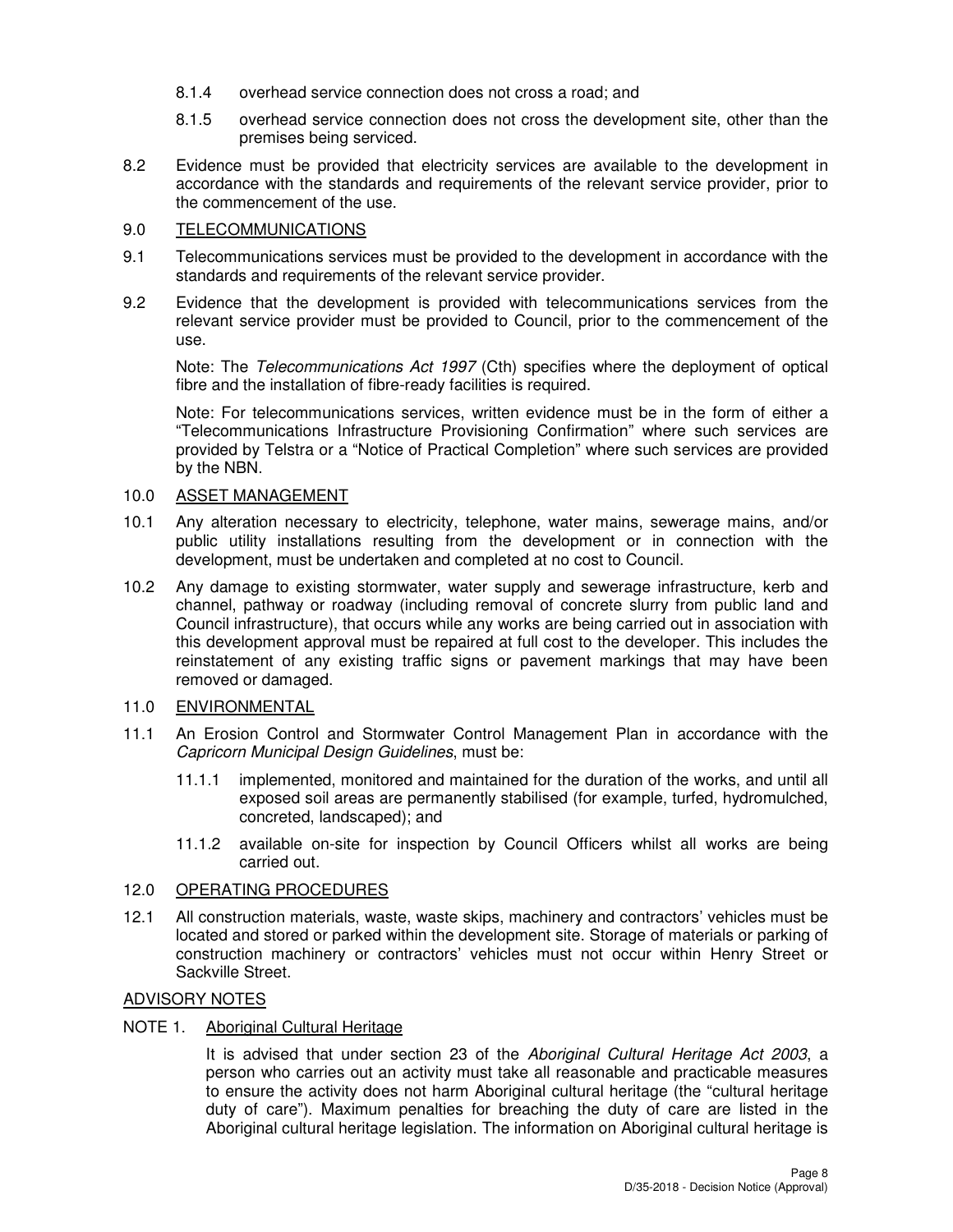available on the Department of Aboriginal and Torres Strait Islander and Partnerships website www.datsip.qld.gov.au.

## NOTE 2. General Environmental Duty

General environmental duty under the *Environmental Protection Act 1994* prohibits unlawful environmental nuisance caused by noise, aerosols, particles, dust, ash, fumes, light, odour or smoke beyond the boundaries of the development site during all stages of the development including earthworks, construction and operation.

#### NOTE 3. General Safety Of Public During Construction

The Work Health and Safety Act 2011 and Manual of Uniform Traffic Control Devices must be complied with in carrying out any construction works, and to ensure safe traffic control and safe public access in respect of works being constructed on a road.

#### NOTE 4. Flooding

This development site is affected by localised flooding. However, Council has no flood information or mapping associated with the area.

The development site appears to be higher than the predicated water level as per the Level 2 state mapping. Further, the development site may be impacted during a local flood event from the upstream catchment of approximately 75 hectares north of Capricorn Highway. Approximately 600mm deep water (water level 40.837mAHD) was observed at 10 Burrowes Street, Stanwell (Lot 2 on RP603947) during 2013 flood event.

It is further recommended that the applicant obtain anecdotal evidence from the neighbours / locality to provide some confidence in the floor height proposed.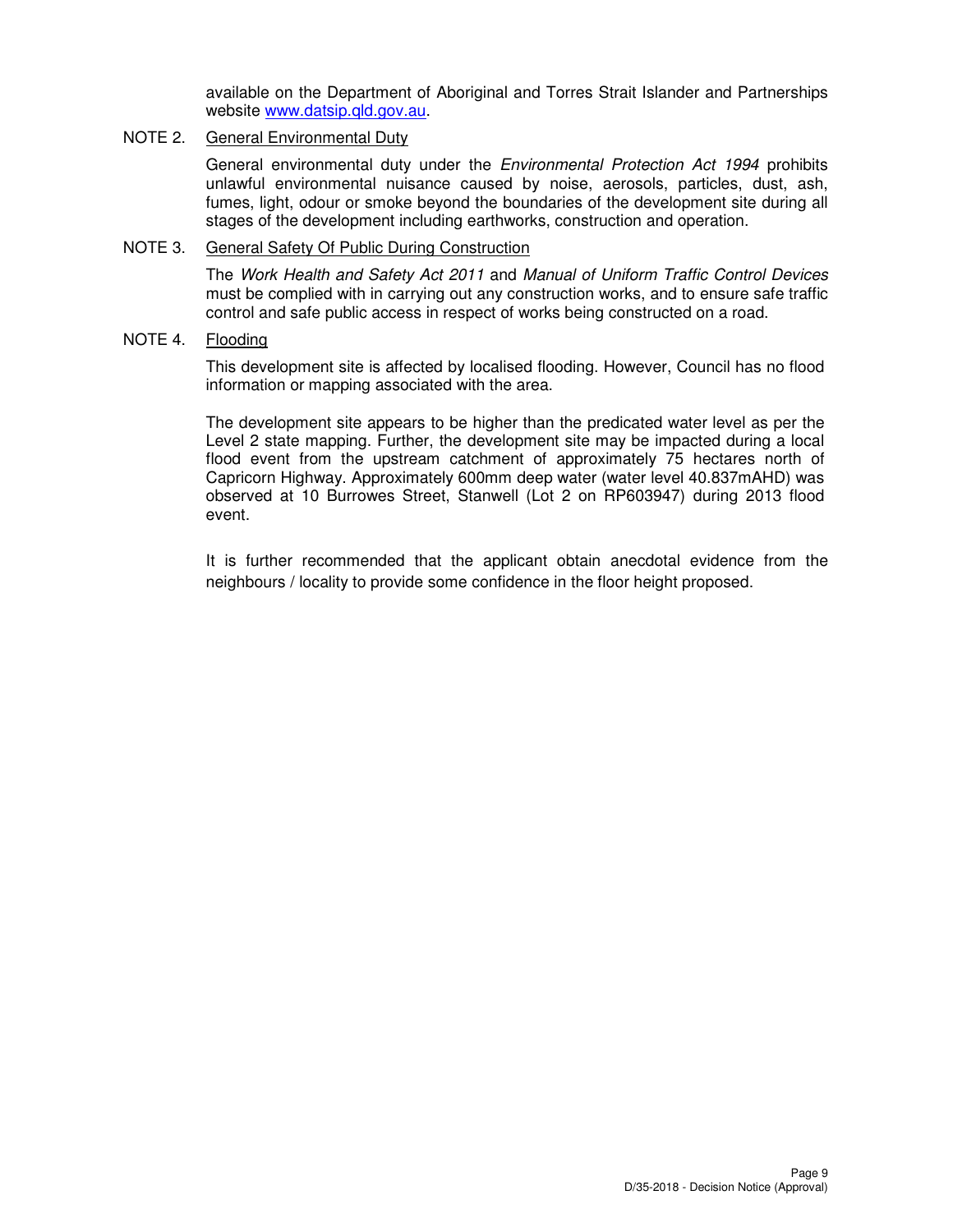

# **Attachment 2 - Appeal Rights**

PLANNING ACT 2016

The following is an extract from the Planning Act 2016 (Chapter 6)

#### **Appeal rights**

#### **229 Appeals to tribunal or P&E Court**

- (1) Schedule 1 states—
	- (a) matters that may be appealed to— (i) either a tribunal or the P&E Court; or (ii) only a tribunal; or (iii) only the P&E Court; and
	- (b) the person—
		- (i) who may appeal a matter (the **appellant**); and
		- (ii) who is a respondent in an appeal of the matter; and (iii) who is a co-respondent in an appeal of the matter;
		- and (iv) who may elect to be a co-respondent in an appeal of the matter.
- (2) An appellant may start an appeal within the appeal period.
- (3) The **appeal period** is—
	- (a) for an appeal by a building advisory agency—10 business days after a decision notice for the decision is given to the agency or
	- (b) for an appeal against a deemed refusal—at any time after the deemed refusal happens; or
	- (c) for an appeal against a decision of the Minister, under chapter 7, part 4, to register premises or to renew the registration of premises—20 business days after a notice is published under section 269(3)(a) or (4); or
	- (d) for an appeal against an infrastructure charges notice— 20 business days after the infrastructure charges notice is given to the person; or
	- (e) for an appeal about a deemed approval of a development application for which a decision notice has not been given—30 business days after the applicant gives the deemed approval notice to the assessment manager; or
	- (f) for any other appeal—20 business days after a notice of the decision for the matter, including an enforcement notice, is given to the person.
	- Note—

See the P&E Court Act for the court's power to extend the appeal period.

- (4) Each respondent and co-respondent for an appeal may be heard in the appeal.
- (5) If an appeal is only about a referral agency's response, the assessment manager may apply to the tribunal or P&E Court to withdraw from the appeal.
- (6) To remove any doubt, it is declared that an appeal against an infrastructure charges notice must not be about—
	- (a) the adopted charge itself; or
	- (b) for a decision about an offset or refund—
		- (i) the establishment cost of trunk infrastructure identified in a LGIP; or
		- (ii) the cost of infrastructure decided using the method
- included in the local government's charges resolution. **230 Notice of appeal**
- (1) An appellant starts an appeal by lodging, with the registrar of the tribunal or P&E Court, a notice of appeal that—
	- (a) is in the approved form; and
	- (b) succinctly states the grounds of the appeal.
- (2) The notice of appeal must be accompanied by the required fee.
- (3) The appellant or, for an appeal to a tribunal, the registrar must, within the service period, give a copy of the notice of appeal to—
- (a) the respondent for the appeal; and
- (b) each co-respondent for the appeal; and
- (c) for an appeal about a development application under schedule 1, table 1, item 1—each principal submitter for the development application; and
- (d) for an appeal about a change application under schedule 1, table 1, item 2—each principal submitter for the change application; and
- (e) each person who may elect to become a co-respondent for the appeal, other than an eligible submitter who is not a principal submitter in an appeal under paragraph  $(c)$  or  $(d)$ ; and
- (f) for an appeal to the P&E Court—the chief executive; and
- (g) for an appeal to a tribunal under another Act—any other person who the registrar considers appropriate.
- (4) The **service period** is—
	- (a) if a submitter or advice agency started the appeal in the P&E Court—2 business days after the appeal is started; or
	- (b) otherwise—10 business days after the appeal is started.
- (5) A notice of appeal given to a person who may elect to be a co-respondent must state the effect of subsection
- (6) A person elects to be a co-respondent by filing a notice of election, in the approved form, within 10 business days after the notice of appeal is given to the person*.*
- **231 Other appeals**
- (1) Subject to this chapter, schedule 1 and the P&E Court Act, unless the Supreme Court decides a decision or other matter under this Act is affected by jurisdictional error, the decision or matter is non-appealable.
- (2) The Judicial Review Act 1991, part 5 applies to the decision or matter to the extent it is affected by jurisdictional error.
- (3) A person who, but for subsection (1) could have made an application under the Judicial Review Act 1991 in relation to the decision or matter, may apply under part 4 of that Act for a statement of reasons in relation to the decision or matter.
- (4) In this section— **decision** includes—
	- (a) conduct engaged in for the purpose of making a decision; and
	- (b) other conduct that relates to the making of a decision; and
	- (c) the making of a decision or the failure to make a decision; and
	- (d) a purported decision; and
	- (e) a deemed refusal.

**non-appealable**, for a decision or matter, means the decision or matter—

- (a) is final and conclusive; and
- (b) may not be challenged, appealed against, reviewed, quashed, set aside or called into question in any other way under the Judicial Review Act 1991 or otherwise, whether by the Supreme Court, another court, a tribunal or another entity; and
- (c) is not subject to any declaratory, injunctive or other order of the Supreme Court, another court, a tribunal or another entity on any ground.

#### **232 Rules of the P&E Court**

- (1) A person who is appealing to the P&E Court must comply with the rules of the court that apply to the appeal.
- (2) However, the P&E Court may hear and decide an appeal even if the person has not complied with rules of the P&E Court.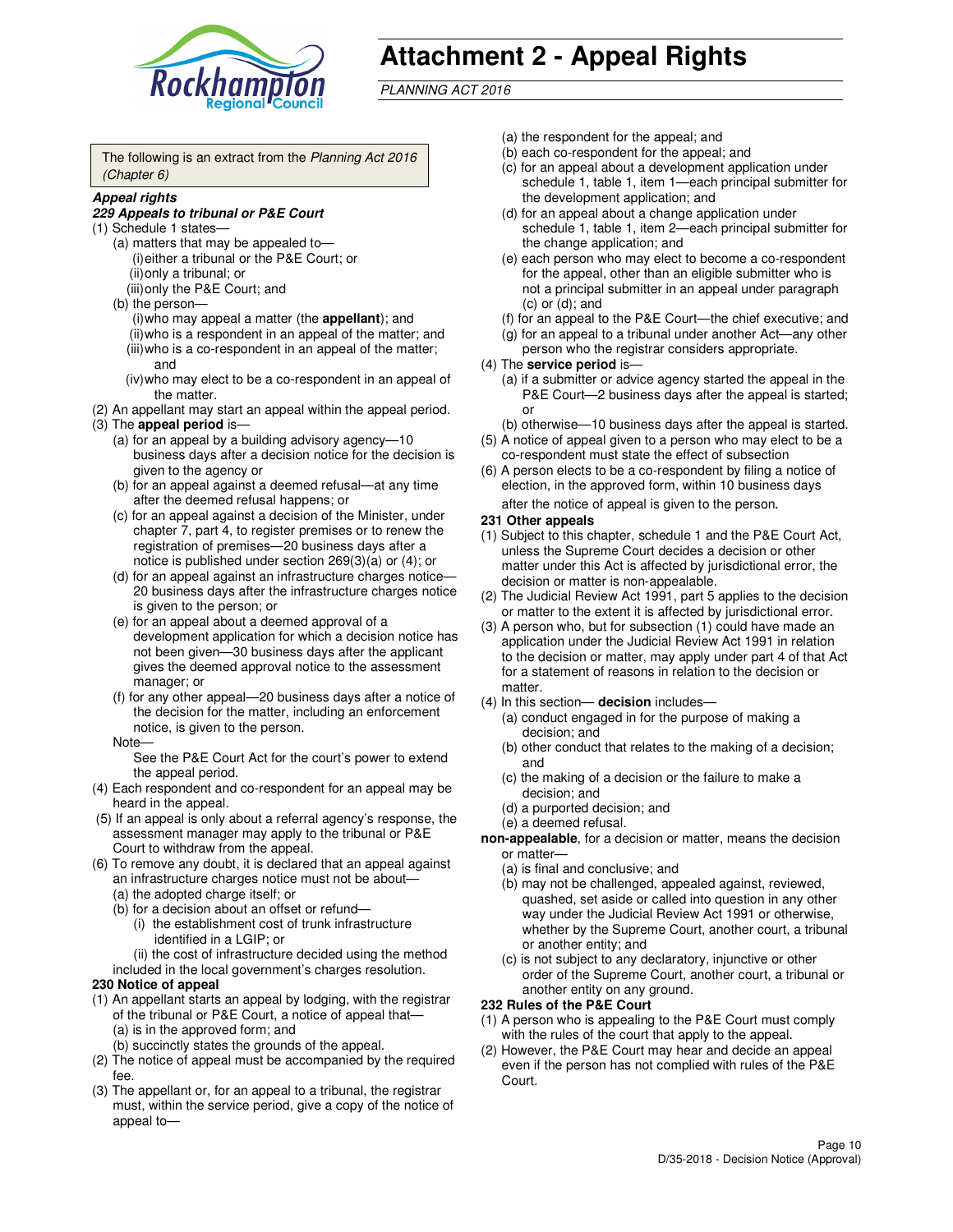

# **Appeal Rights**

PLANNING ACT 2016

## **Schedule 1**

## **Appeals section 229**

#### **1 Appeal rights and parties to appeals**

- (1) Table 1 states the matters that may be appealed to—(a) the P&E court; or (b) a tribunal.
- (2) However, table 1 applies to a tribunal only if the matter involves—
	- (a) the refusal, or deemed refusal of a development application, for—
	- (i) a material change of use for a classified building; or
	- (ii) operational work associated with building work, a retaining wall, or a tennis court; or
	- (b) a provision of a development approval for—
	- (i) a material change of use for a classified building; or
- (ii) operational work associated with building work, a retaining wall, or a tennis court; or
	- (c) if a development permit was applied for—the decision to give a preliminary approval for—
		- (i) a material change of use for a classified building; or
		- (ii) operational work associated with building work, a retaining wall, or a tennis court; or
	- (d) a development condition if—
		- (i) the development approval is only for a material change of use that involves the use of a building classified under the Building Code as a class 2 building; and
		- (ii) the building is, or is proposed to be, not more than 3 storeys; and
		- (iii) the proposed development is for not more than 60 sole-occupancy units; or
	- (e) a decision for, or a deemed refusal of, an extension application for a development approval that is only for a material change of use of a classified building; or
	- (f) a decision for, or a deemed refusal of, a change application for a development approval that is only for a material change of use of a classified building; or
	- (g) a matter under this Act, to the extent the matter relates to—
		- (i) the Building Act, other than a matter under that Act that may or must be decided by the Queensland Building and Construction Commission; or
		- (ii) the Plumbing and Drainage Act, part 4 or 5; or
	- (h) a decision to give an enforcement notice in relation to a matter under paragraphs (a) to (g); or
	- (i) a decision to give an infrastructure charges notice; or
	- (j) the refusal, or deemed refusal, of a conversion application; or
	- (k) a matter that, under another Act, may be appealed to the tribunal; or
	- (l) a matter prescribed by regulation.
- (3) Also, table 1 does not apply to a tribunal if the matter
	- involves—
	- (a) for a matter in subsection  $(2)(a)$  to  $(d)$ 
		- (i) a development approval for which the development application required impact assessment; and
		- (ii) a development approval in relation to which the assessment manager received a properly made submission for the development application; or
	- (b) a provision of a development approval about the identification or inclusion, under a variation approval, of a matter for the development.
- (4) Table 2 states the matters that may be appealed only to the P&E Court.
- (5) Table 3 states the matters that may be appealed only to the tribunal.
- (6) In each table—
	- (a) column 1 states the appellant in the appeal; and
	- (b) column 2 states the respondent in the appeal; and
	- (c) column 3 states the co-respondent (if any) in the appeal; and
	- (d) column 4 states the co-respondents by election (if any) in the appeal.
- $(7)$  If the chief executive receives a notice of appeal under section  $230(3)(f)$ , the chief executive may elect to be a corespondent in the appeal.

| Table 1<br>Appeals to the P&E Court and, for certain matters, to a tribunal                                      |                                                                                                                                |                                                                                          |                                                       |  |
|------------------------------------------------------------------------------------------------------------------|--------------------------------------------------------------------------------------------------------------------------------|------------------------------------------------------------------------------------------|-------------------------------------------------------|--|
| 1. Development applications<br>An appeal may be made against-<br>(c) a provision of the development approval; or | (a) the refusal of all or part of the development application; or<br>(b) the deemed refusal of the development application; or | (d) if a development permit was applied for—the decision to give a preliminary approval. |                                                       |  |
| Column 1                                                                                                         | Column 2                                                                                                                       | Column 3                                                                                 | Column 4                                              |  |
| Co-respondent by election<br>Respondent<br>Co-respondent<br>Appellant                                            |                                                                                                                                |                                                                                          |                                                       |  |
| (if any)<br>$($ if any $)$                                                                                       |                                                                                                                                |                                                                                          |                                                       |  |
| The applicant                                                                                                    | The assessment<br>manager                                                                                                      | If the appeal is about<br>a concurrence                                                  | 1 A concurrence agency that is<br>not a co-respondent |  |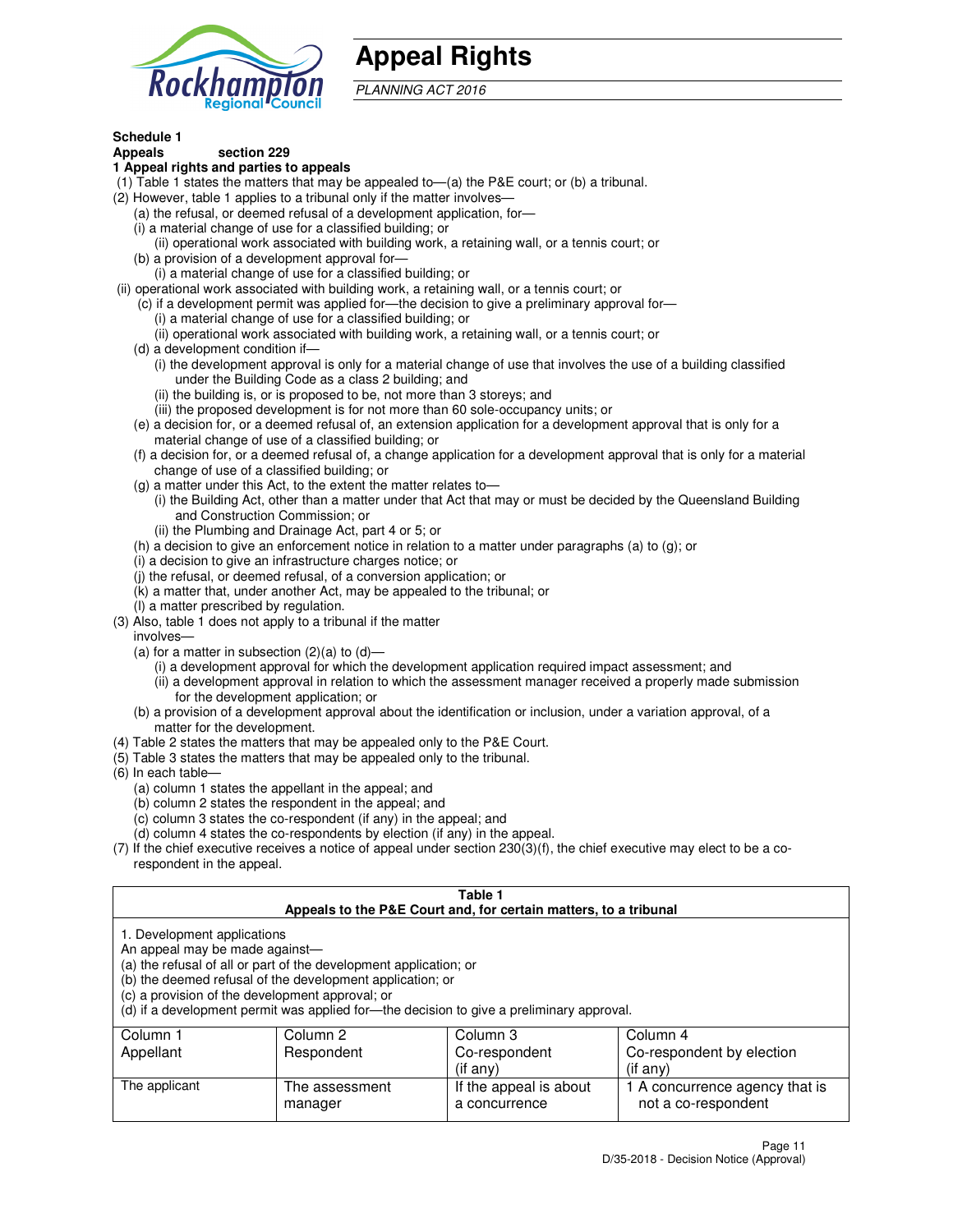| Table 1<br>Appeals to the P&E Court and, for certain matters, to a tribunal                                                                                                                             |                                   |                                                                 |                                                                                                                                                                                                                                                                                                                                                 |  |
|---------------------------------------------------------------------------------------------------------------------------------------------------------------------------------------------------------|-----------------------------------|-----------------------------------------------------------------|-------------------------------------------------------------------------------------------------------------------------------------------------------------------------------------------------------------------------------------------------------------------------------------------------------------------------------------------------|--|
|                                                                                                                                                                                                         |                                   | agency's referral<br>response-the<br>concurrence agency         | 2 If a chosen Assessment<br>manager is the respondent-<br>the prescribed assessment<br>manager<br>3 Any eligible advice agency for<br>the application<br>4 Any eligible submitter for the<br>application                                                                                                                                        |  |
| 2. Change applications<br>An appeal may be made against-<br>(b) a deemed refusal of a change application.                                                                                               |                                   |                                                                 | (a) a responsible entity's decision for a change application, other than a decision made by the P&E court; or                                                                                                                                                                                                                                   |  |
| Column 1<br>Appellant                                                                                                                                                                                   | Column <sub>2</sub><br>Respondent | Column <sub>3</sub><br>Co-respondent<br>(if any)                | Column 4<br>Co-respondent by election<br>(if any)                                                                                                                                                                                                                                                                                               |  |
| 1 The applicant<br>2 If the responsible<br>entity is the<br>assessment<br>manager-an<br>affected entity that<br>gave a pre-request<br>notice or response<br>notice                                      | The responsible<br>entity         | If an affected entity<br>starts the appeal-the<br>applicant     | 1 A concurrence agency for the<br>development application<br>2 If a chosen assessment<br>manager is the respondent-<br>the prescribed assessment<br>manager<br>3 A private certifier for the<br>development application<br>4 Any eligible advice agency for<br>the change application<br>5 Any eligible submitter for the<br>change application |  |
| 3. Extension applications<br>An appeal may be made against-<br>(a) the assessment manager's decision about an extension application; or<br>(b) a deemed refusal of an extension application.            |                                   |                                                                 |                                                                                                                                                                                                                                                                                                                                                 |  |
| Column 1<br>Appellant                                                                                                                                                                                   | Column <sub>2</sub><br>Respondent | Column 3<br>Co-respondent<br>(if any)                           | Column 4<br>Co-respondent by election<br>(if any)                                                                                                                                                                                                                                                                                               |  |
| 1 The applicant<br>1<br>For a matter other<br>2<br>than a deemed<br>refusal of an<br>extension<br>application $-$ a<br>concurrence<br>agency, other than<br>the chief executive,<br>for the application | The assessment<br>manager         | If a concurrence<br>agency starts the<br>appeal - the applicant | If a chosen assessment<br>manager is the respondent – the<br>prescribed assessment manager                                                                                                                                                                                                                                                      |  |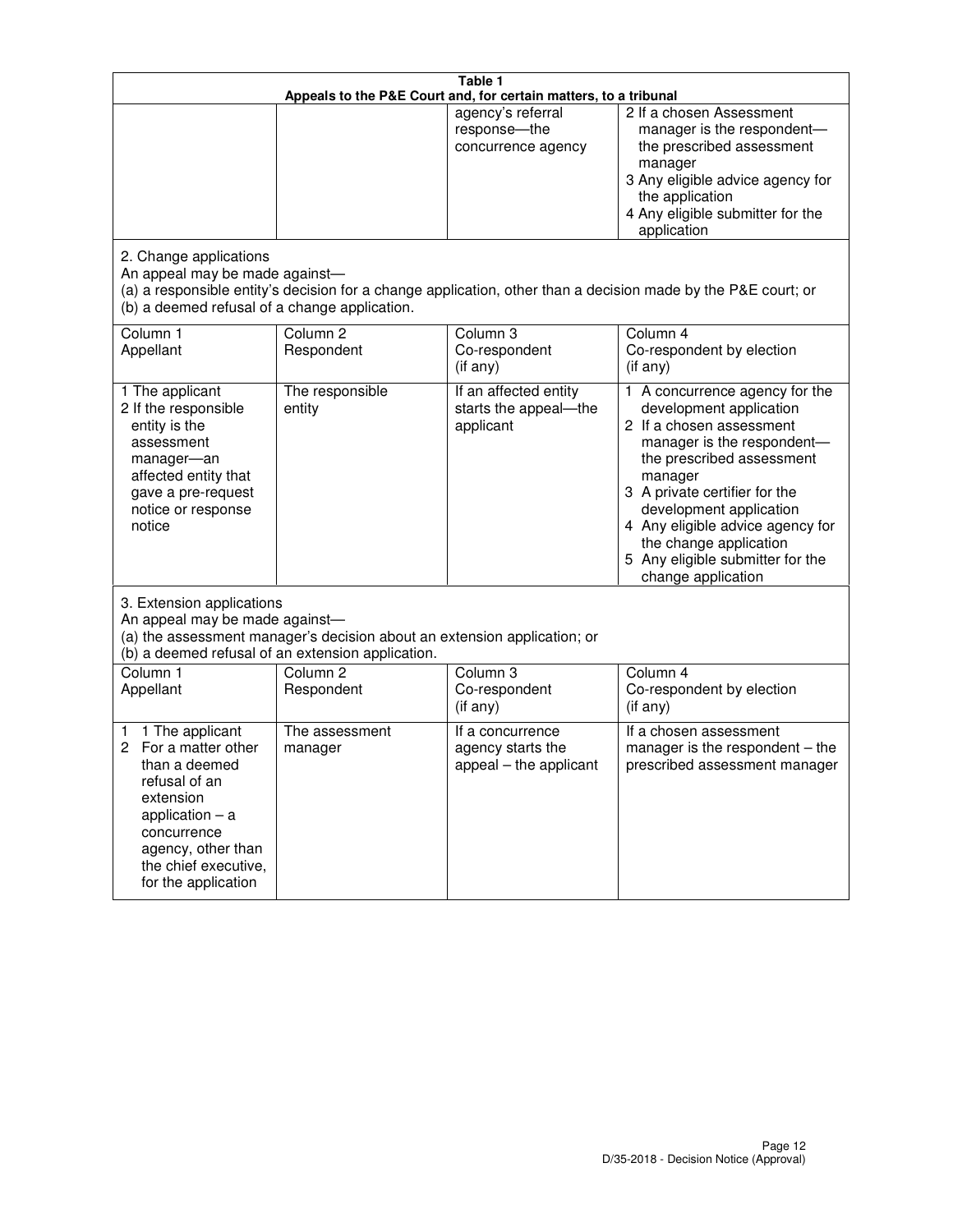#### **Table 1 Appeals to the P&E Court and, for certain matters, to a tribunal**

4. Infrastructure charges notices

An appeal may be made against an infrastructure charges notice on 1 or more of the following grounds

- a) The notice involved an error relating to
	- (i) The application of the relevant adopted charge; or

Examples of errors in applying an adopted charge –

- The incorrect application of gross floor area for a non-residential development
- Applying an incorrect 'use category', under a regulation, to the development
	- (i) The working out of extra demands, for section 120; or
	- (ii) An offset or refund; or
- b) The was no decision about an offset or refund; or
- c) If the infrastructure charges notice states a refund will be given the timing for giving the refund; or
- d) The amount of the charge is so unreasonable that no reasonable relevant local government could have imposed the amount.

| Column 1<br>Appellant                                    | Column 2<br>Respondent                                                    | Column 3<br>Co-respondent<br>$($ if any $)$ | Column 4<br>Co-respondent by election<br>$($ if any $)$ |
|----------------------------------------------------------|---------------------------------------------------------------------------|---------------------------------------------|---------------------------------------------------------|
| The person given the<br>Infrastructure charges<br>notice | The local government<br>that gave the<br>infrastructure charges<br>notice |                                             |                                                         |

5. Conversion applications

An appeal may be made against—

(a) the refusal of a conversion application; or

(b) a deemed refusal of a conversion application.

| Column 1<br>Appellant | Column 2<br>Respondent                                                  | Column 3<br>Co-respondent<br>$($ if any $)$ | Column 4<br>Co-respondent by election<br>$($ if any $)$ |
|-----------------------|-------------------------------------------------------------------------|---------------------------------------------|---------------------------------------------------------|
| The applicant         | The local government<br>to which the conversion<br>application was made |                                             |                                                         |

6. Enforcement notices

An appeal may be made against the decision to give an enforcement notice.

| Column 1<br>Appellant                      | Column 2<br>Respondent       | Column 3<br>Co-respondent<br>$($ if any $)$ | Column 4<br>Co-respondent by election<br>(if any)                                                                                                                          |
|--------------------------------------------|------------------------------|---------------------------------------------|----------------------------------------------------------------------------------------------------------------------------------------------------------------------------|
| The person given the<br>enforcement notice | The enforcement<br>authority |                                             | If the enforcement authority is<br>not the local government for<br>the premises in relation to which<br>the offence is alleged to have<br>happened-the local<br>government |

#### **Table 2 Appeals to the P&E Court only**

1. Appeals from tribunal

An appeal may be made against a decision of a tribunal, other than a decision under

section 252, on the ground of—

(a) an error or mistake in law on the part of the tribunal; or

(b) jurisdictional error.

| Column 1<br>Appellant                             | Column 2<br>Respondent                                    | Column 3<br>Co-respondent<br>(if any) | Column 4<br>Co-respondent by election<br>(if any) |
|---------------------------------------------------|-----------------------------------------------------------|---------------------------------------|---------------------------------------------------|
| A party to the<br>proceedings for the<br>decision | The other party to the<br>proceedings for the<br>decision | $\overline{\phantom{a}}$              |                                                   |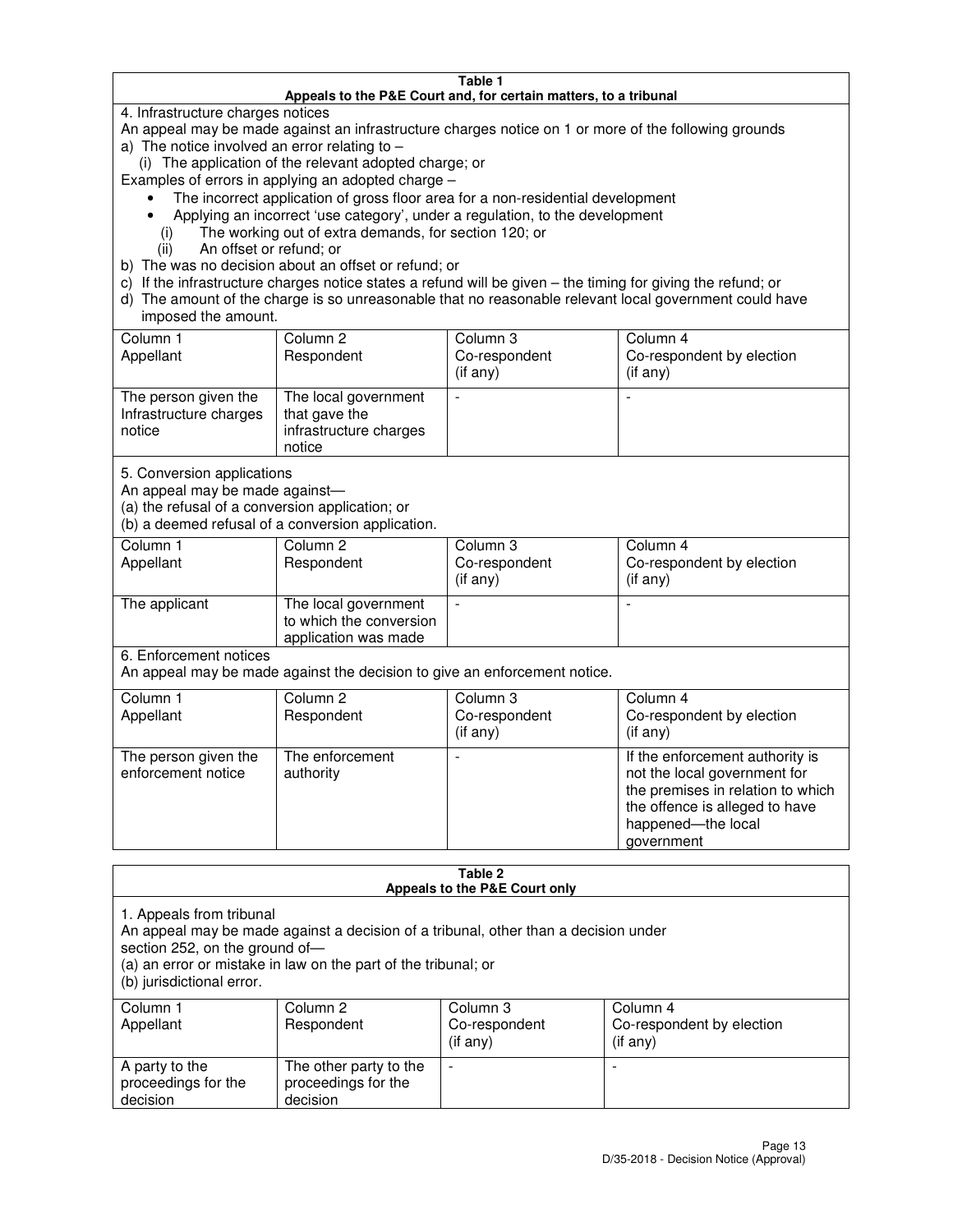#### **Table 2 Appeals to the P&E Court only**

2. Eligible submitter appeals

An appeal may be made against the decision to give a development approval, or an approval for a change application, to the extent that the decision relates to—

(a) any part of the development application for the development approval that required impact assessment; or (b) a variation request.

| Column 1<br>Appellant                                                                                                                                                                                                                                                                                                                                                                                              | Column <sub>2</sub><br>Respondent                                                                                          | Column <sub>3</sub><br>Co-respondent<br>$(i$ f any)                                                                     | Column 4<br>Co-respondent by election<br>(i f an <i>v</i> ) |
|--------------------------------------------------------------------------------------------------------------------------------------------------------------------------------------------------------------------------------------------------------------------------------------------------------------------------------------------------------------------------------------------------------------------|----------------------------------------------------------------------------------------------------------------------------|-------------------------------------------------------------------------------------------------------------------------|-------------------------------------------------------------|
| 1 For a development<br>application-an<br>eligible submitter for<br>the development<br>application<br>2 For a change<br>application-an<br>eligible submitter for<br>the change<br>application                                                                                                                                                                                                                       | 1 For a development<br>application-the<br>assessment<br>manager<br>2 For a change<br>application-the<br>responsible entity | 1 The applicant<br>2 If the appeal is<br>about a concurrence<br>agency's referral<br>response-the<br>concurrence agency | Another eligible<br>submitter for the<br>application        |
| 3. Eligible submitter and eligible advice agency appeals<br>An appeal may be made against a provision of a development approval, or failure to<br>include a provision in the development approval, to the extent the matter relates to-<br>(a) any part of the development application or the change application, for the development approval, that<br>required impact assessment; or<br>(b) a variation request. |                                                                                                                            |                                                                                                                         |                                                             |
| Column 1<br>Appellant                                                                                                                                                                                                                                                                                                                                                                                              | Column <sub>2</sub><br>Respondent                                                                                          | Column 3<br>Co-respondent<br>(if any)                                                                                   | Column 4<br>Co-respondent by election<br>$(if$ any)         |
| 1 For a development<br>application-an<br>eligible submitter for<br>the development<br>application                                                                                                                                                                                                                                                                                                                  | 1 For a development<br>application-the<br>assessment<br>manager<br>2 For a change                                          | 1 The applicant<br>2 If the appeal is<br>about a concurrence<br>agency's referral<br>response---the                     | Another eligible submitter for the<br>application           |

concurrence agency

change application 4. Compensation claims

2 For a change application—an eligible submitter for

the change application 3 An eligible advice agency for the development application or

An appeal may be made against—

(a) a decision under section 32 about a compensation claim; or

(b) a decision under section 265 about a claim for compensation; or

application—the responsible entity

(c) a deemed refusal of a claim under paragraph (a) or (b).

| Column 1<br>Appellant                      | Column 2<br>Respondent                                 | Column 3<br>Co-respondent<br>(if any) | Column 4<br>Co-respondent by election<br>(if any) |
|--------------------------------------------|--------------------------------------------------------|---------------------------------------|---------------------------------------------------|
| A person dissatisfied<br>with the decision | The local<br>government to which<br>the claim was made |                                       |                                                   |
| 5. Registered premises                     |                                                        |                                       |                                                   |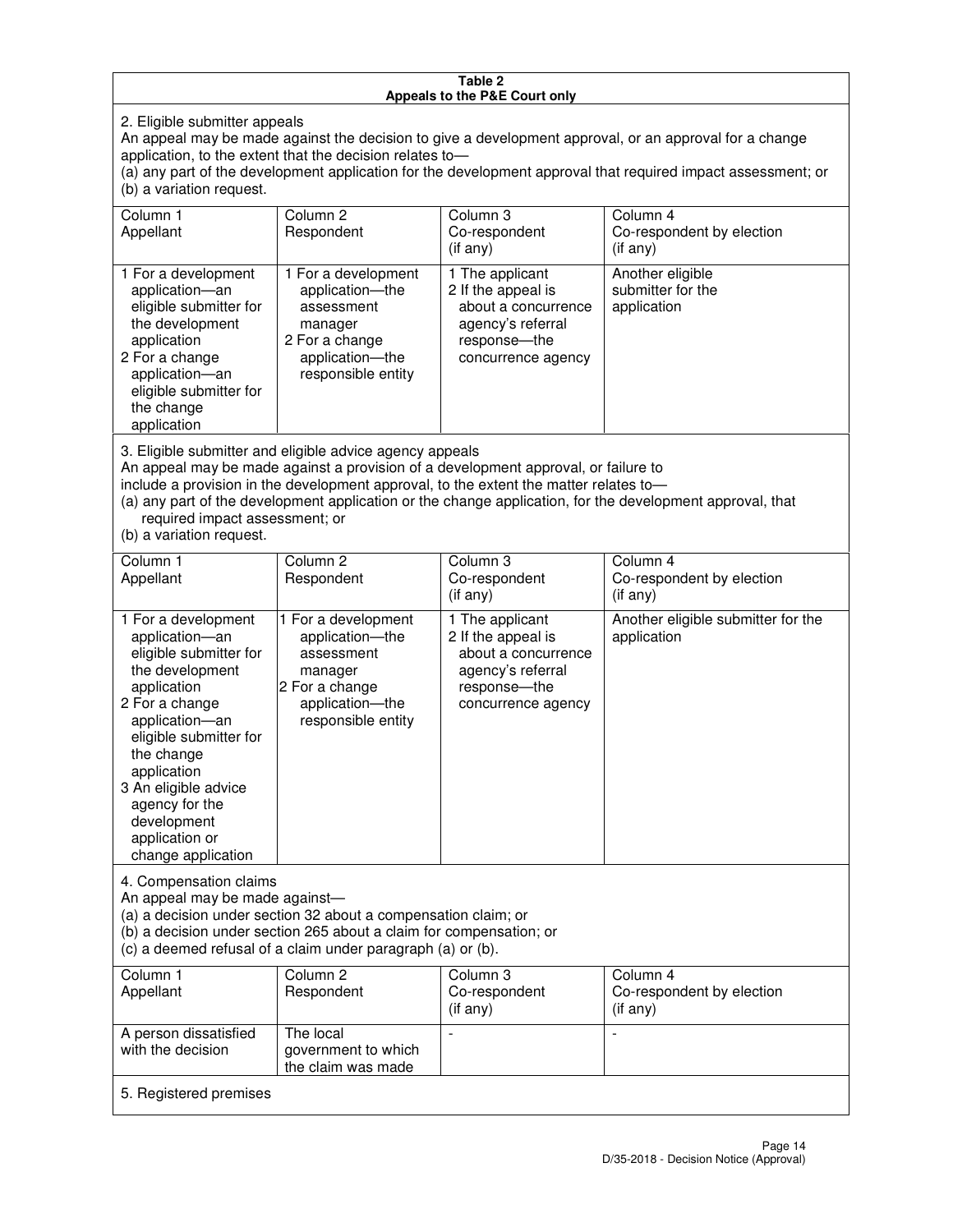| Table 2                                                                                                                                                                                                                                                                                                              |                                   |                                       |                                                                                                                                                                             |  |
|----------------------------------------------------------------------------------------------------------------------------------------------------------------------------------------------------------------------------------------------------------------------------------------------------------------------|-----------------------------------|---------------------------------------|-----------------------------------------------------------------------------------------------------------------------------------------------------------------------------|--|
| Appeals to the P&E Court only<br>An appeal may be made against a decision of the Minister under chapter 7, part 4.                                                                                                                                                                                                   |                                   |                                       |                                                                                                                                                                             |  |
| Column 1                                                                                                                                                                                                                                                                                                             | Column <sub>2</sub>               | Column <sub>3</sub>                   | Column 4                                                                                                                                                                    |  |
| Appellant                                                                                                                                                                                                                                                                                                            | Respondent                        | Co-respondent<br>(if any)             | Co-respondent by election<br>(if any)                                                                                                                                       |  |
| 1 A person given a<br>decision notice about<br>the decision<br>2 If the decision is to<br>register premises or<br>renew the<br>registration of<br>premises-an owner<br>or occupier of<br>premises in the<br>affected area for the<br>registered premises<br>who is dissatisfied<br>with the decision                 | <b>The Minister</b>               | ÷,                                    | If an owner or occupier starts the<br>appeal – the owner of the<br>registered premises                                                                                      |  |
| 6. Local laws<br>An appeal may be made against a decision of a local government, or conditions applied,<br>under a local law about-<br>(a) the use of premises, other than a use that is the natural and ordinary consequence of prohibited<br>development; or<br>(b) the erection of a building or other structure. |                                   |                                       |                                                                                                                                                                             |  |
| Column 1<br>Appellant                                                                                                                                                                                                                                                                                                | Column 2<br>Respondent            | Column 3<br>Co-respondent<br>(if any) | Column 4<br>Co-respondent by election<br>(if any)                                                                                                                           |  |
| A person who-<br>(a) applied for the<br>decision; and<br>(b) is dissatisfied with<br>the decision or<br>conditions.                                                                                                                                                                                                  | The local government              |                                       |                                                                                                                                                                             |  |
| Table 3<br>Appeals to the tribunal only                                                                                                                                                                                                                                                                              |                                   |                                       |                                                                                                                                                                             |  |
| 1. Building advisory agency appeals<br>An appeal may be made against giving a development approval for building work to the extent the building<br>work required code assessment against the building assessment provisions.                                                                                         |                                   |                                       |                                                                                                                                                                             |  |
| Column 1<br>Appellant                                                                                                                                                                                                                                                                                                | Column <sub>2</sub><br>Respondent | Column 3<br>Co-respondent<br>(if any) | Column 4<br>Co-respondent by election<br>(if any)                                                                                                                           |  |
| A building advisory<br>agency for the<br>development application<br>related to the approval                                                                                                                                                                                                                          | The assessment<br>manager         | The applicant                         | 1 A concurrence agency for the<br>development application<br>related to the approval<br>2 A private certifier for the<br>development application<br>related to the approval |  |
| 3. Certain decisions under the Building Act and the Plumbing and Drainage Act<br>An appeal may be made against a decision under-<br>(a) the Building Act, other than a decision made by the Queensland Building and Construction Commission; or<br>(b) the Plumbing and Drainage Act, part 4 or 5.                   |                                   |                                       |                                                                                                                                                                             |  |
| Column 1<br>Appellant                                                                                                                                                                                                                                                                                                | Column <sub>2</sub><br>Respondent | Column 3<br>Co-respondent<br>(if any) | Column 4<br>Co-respondent by election<br>(if any)                                                                                                                           |  |